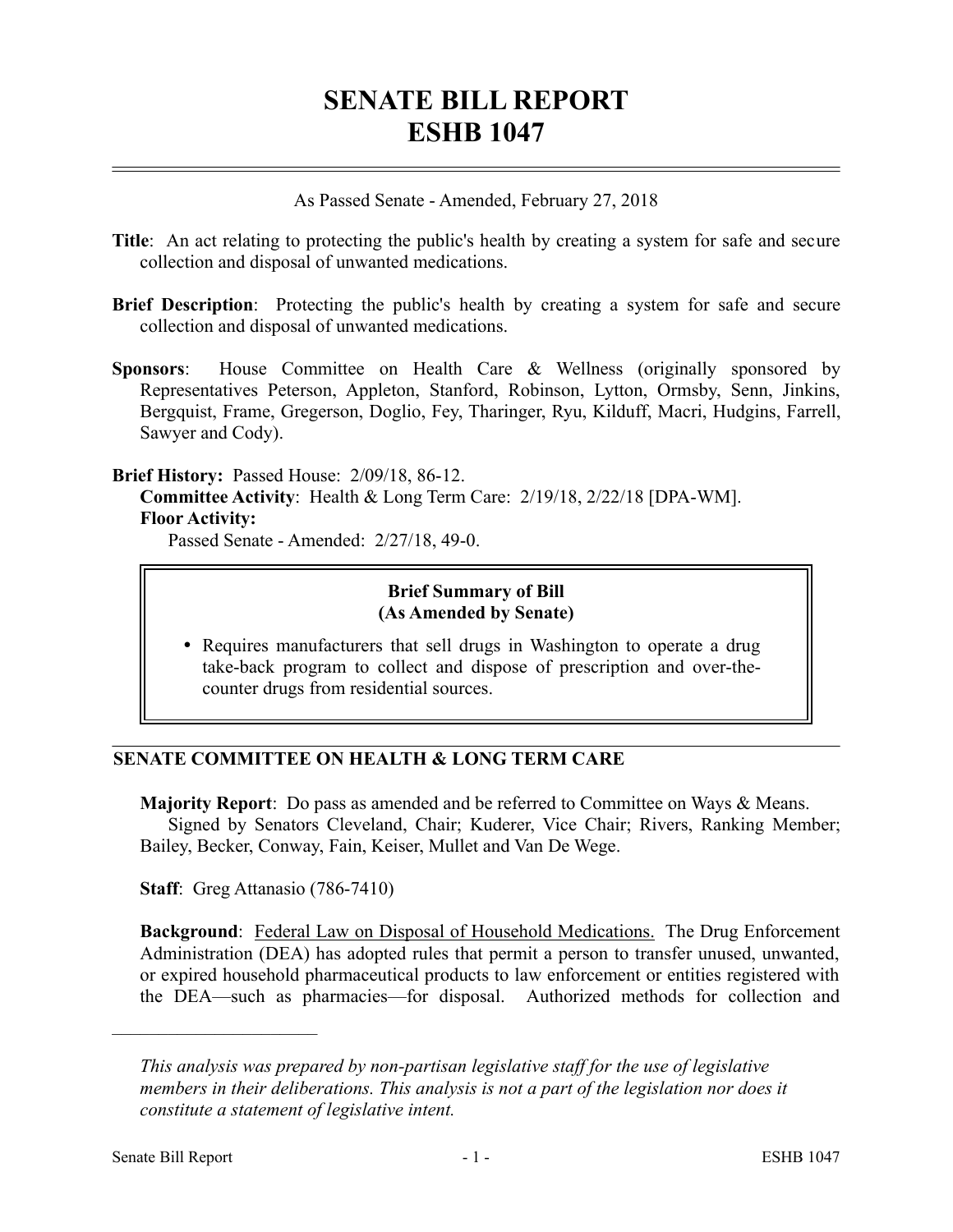disposal include take-back events, mail-back programs, and collection receptacles, and the rules contain detailed guidance on the use of these methods.

Drug Take-Back Programs in Other Jurisdictions. Pharmaceutical product stewardship laws have been enacted in Massachusetts and Vermont, as well as several counties in Washington —King, Snohomish, Kitsap, and Pierce Counties—and California. These programs generally require drug manufacturers to fund a system for the collection and disposal of unwanted medications.

Disposal of Pharmaceuticals from Household Sources. Although it is not required, the Environmental Protection Agency recommends that household pharmaceuticals collected through a take-back program be disposed of at a permitted hazardous waste combustor, or when that is not feasible, a large or small municipal waste combustor.

**Summary of Amended Bill:** Drug Take-Back Program Participation. Drug manufacturers that sell drugs in Washington must establish a drug take-back program to collect covered drugs, which include prescription drugs, non-prescription drugs, veterinary drugs, and drugs in medical devices, from state residents. Manufacturers may establish a program independently, jointly with other manufacturers, or through drug take-back organization designated by a manufacturer to develop and implement a program on behalf of the manufacturer.

Program Approval. Program operators, including manufacturers, a group of manufacturers, and drug take-back organizations, must submit a proposal for a drug take-back program to the Department of Health (DOH) by July 1, 2019. The program must, among other requirements, provide for a collection system, a handling and disposal system, ensure security of patient information on drug packaging, provide for the promotion of the program, and demonstrate adequate funding.

DOH must approve or reject the proposal within 120 days of receipt, and if rejected, the program operator must submit a revised proposal within 90 days. After approval, the program operator must initiate operation within 180 days. DOH must make all submitted proposals available to the public and provide an opportunity for written comment.

Collection System. At least 120 days before submitting a proposal to DOH, operators must notify potential authorized collectors of the opportunity to participate in the program and conduct good faith negotiations with any collector interested in participating. An authorized collector is a person or entity registered with the DEA that qualifies to modify its registration to collect controlled substances for purposes of destruction; a law enforcement agency; or an entity authorized by DOH to provide an alternative collection mechanism. An operator must accept as an authorized collector any pharmacy, hospital or clinic with an on-site pharmacy, or law enforcement agency that is otherwise qualified and offers to participate without compensation.

Collection sites must accept all covered drugs during the hours the collector is normally open for business and a program must provide a minimum of one collection site per population center, plus one site for every 50,000 residents of the city or town within the population center. A population center is a city or town and the unincorporated area within a ten-mile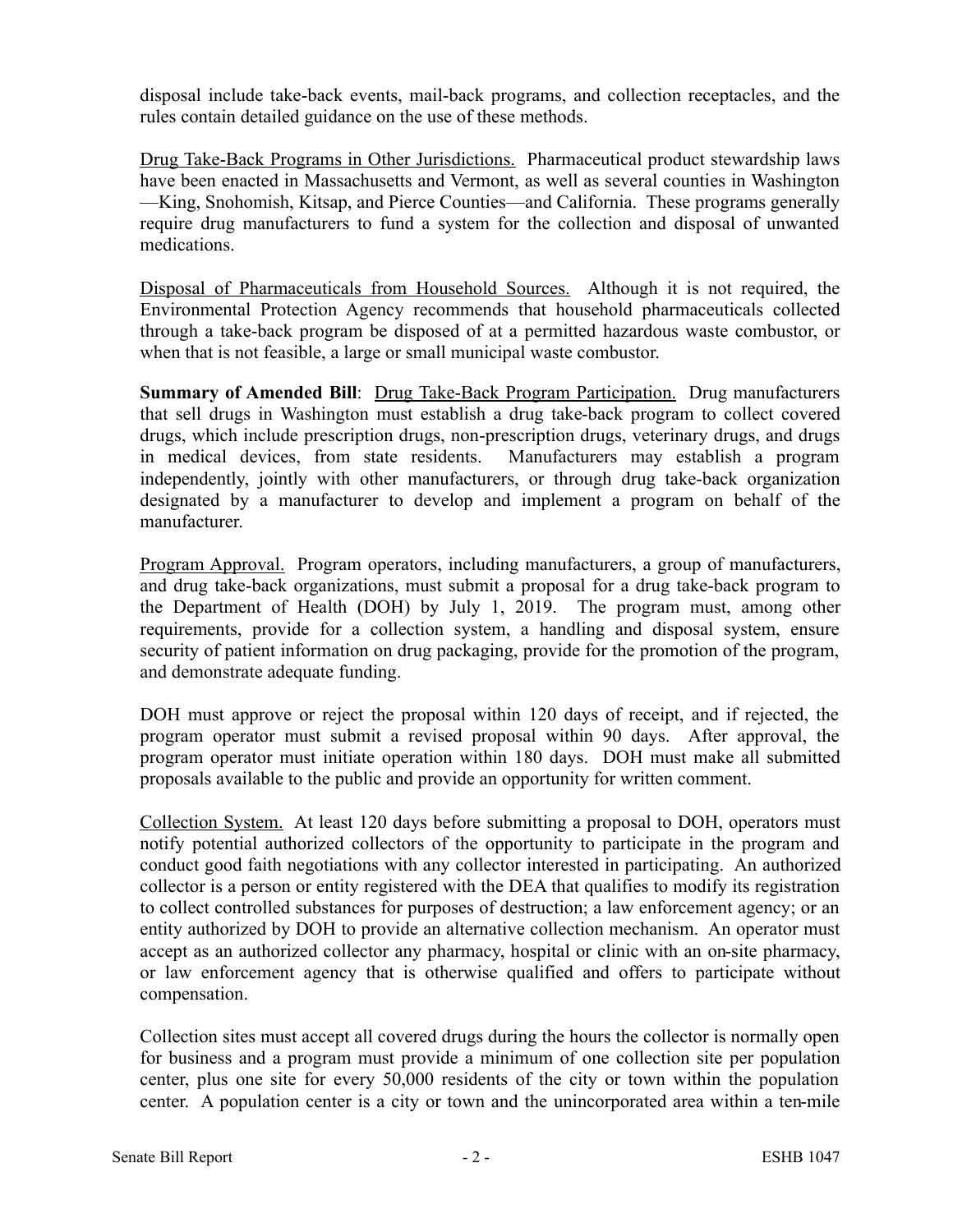radius from the center of the city or town. Program operators must also either establish mailback distribution locations or hold collection events at least twice a year to supplement service to underserved areas.

Program Promotion. A drug take-back program must provide a system of promotion, education, and public outreach that discourages residents from disposing covered drugs in sewers, septic systems, or through solid waste collection; promotes the use of collection sites; establishes a toll-free number and website; disseminates educational and outreach materials; and provides consistent and recognizable collection receptacles.

Disposal and Handling of Covered Drugs. Collected drugs must be disposed of at a permitted hazardous waste disposal facility. DOH, in consultation with the Department of Ecology, may grant approval to dispose of covered drugs at a permitted large municipal waste combustor facility if use of a hazardous waste disposal facility is unfeasible. A program operator may also petition DOH for approval to use an alternative disposal technology or process.

Program Funding. A manufacturer or group of manufacturers jointly operating a take-back program must pay all operational and administrative costs associated with the operation of the program and manufacturers may not charge a point-of-sale or point-of-collection fee.

By July 1, 2019, DOH must determine its costs for administration, oversight, and enforcement and set fees to be imposed upon program operators at a level to recover those costs.

Reporting Requirements. By July 1 after the first full year of implementation, and each July 1 thereafter, a program operator must submit a report to DOH providing details about the drug take-back program.

DOH must submit an update to the Legislature, within 30 days of approving the first program. DOH must submit a report to the Legislature describing the status of approved programs and the impact they are having on specified outcomes, by November 15 after the first full year of operation and biennially thereafter.

Enforcement. DOH may audit or inspect the activities and records of a drug take-back program to determine compliance. If DOH determines a drug manufacturer or program operator is in violation of the act and does not come into compliance within 60 days of notice, DOH may order the entities to engage in or refrain from engaging in certain activities pertaining to drug take-back programs, and assess a fine of up to \$2,000 per day, but it may not prohibit a covered manufacturer from selling a drug in the state.

Local Laws. A county may enforce a grandfathered ordinance for 12 months after a DOH approved program begins operating, and a manufacturer in compliance with a grandfathered ordinance is in compliance with the state law for purposes of that county. At the end of the 12-month period, this act preempts all current and future local laws in the state.